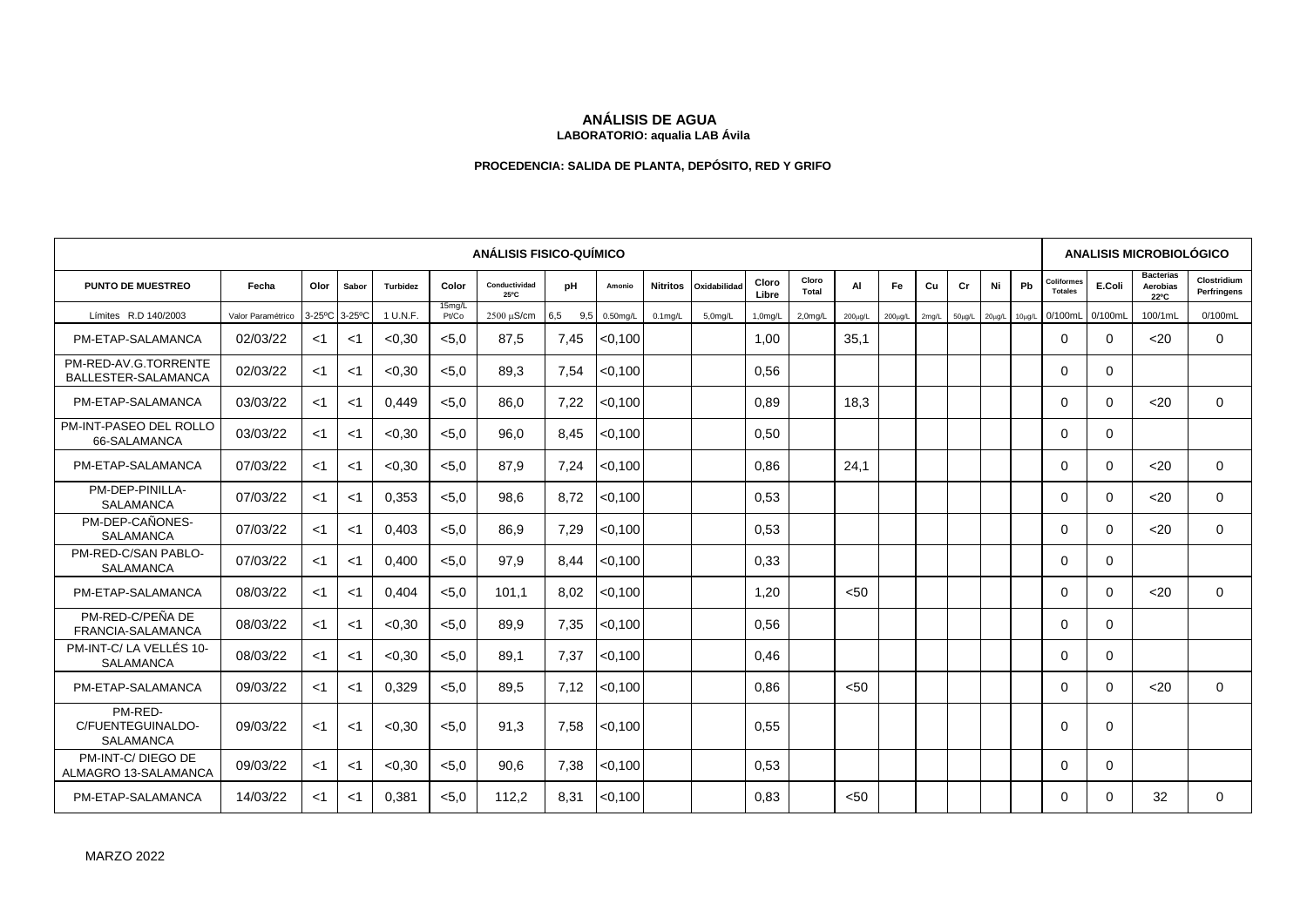## **ANÁLISIS DE AGUA**

#### **LABORATORIO: aqualia LAB Ávila**

## **PROCEDENCIA: SALIDA DE PLANTA, DEPÓSITO, RED Y GRIFO**

|                                                                 | <b>ANÁLISIS FISICO-QUÍMICO</b> |       |               |                 |                 |                       |            |             |                 |                      |                |                      |         |               |       |    | <b>ANALISIS MICROBIOLÓGICO</b> |             |                              |          |                                      |                            |
|-----------------------------------------------------------------|--------------------------------|-------|---------------|-----------------|-----------------|-----------------------|------------|-------------|-----------------|----------------------|----------------|----------------------|---------|---------------|-------|----|--------------------------------|-------------|------------------------------|----------|--------------------------------------|----------------------------|
| <b>PUNTO DE MUESTREO</b>                                        | Fecha                          | Olor  | Sabor         | <b>Turbidez</b> | Color           | Conductividad<br>25°C | pH         | Amonio      | <b>Nitritos</b> | Oxidabilidad         | Cloro<br>Libre | Cloro<br>Total       | AI      | Fe            | Cu    | Cr | Ni                             | Pb          | Coliformes<br><b>Totales</b> | E.Coli   | <b>Bacterias</b><br>Aerobias<br>22°C | Clostridium<br>Perfringens |
| Límites R.D 140/2003                                            | Valor Paramétrico              |       | 3-25°C 3-25°C | 1 U.N.F.        | 15mg/L<br>Pt/Co | 2500 µS/cm            | 6.5<br>9.5 | $0.50$ mg/L | $0.1$ mg/L      | 5.0 <sub>m</sub> q/L | $1,0$ mg/L     | 2.0 <sub>m</sub> q/L | 200µg/L | $200 \mu g/L$ | 2mg/L |    | 50µg/L 20µg/L                  | $10\mu g/L$ | 0/100mL                      | 0/100mL  | 100/1mL                              | 0/100mL                    |
| PM-RED-C/JOAQUÍN<br>RODRIGO-SALAMANCA                           | 14/03/22                       | ا>    | $<$ 1         | < 0.30          | < 5.0           | 96,2                  | 7,24       | < 0.100     |                 |                      | 0,45           |                      |         |               |       |    |                                |             | $\Omega$                     | $\Omega$ |                                      |                            |
| PM-RED-PZA, BALEARES-<br><b>SALAMANCA</b>                       | 14/03/22                       | -1    | $<$ 1         | < 0.30          | < 5.0           | 98.5                  | 7.74       | < 0.100     |                 |                      | 0,22           |                      |         |               |       |    |                                |             | $\mathbf 0$                  | $\Omega$ |                                      |                            |
| PM-ETAP-SALAMANCA                                               | 15/03/22                       | ا>    | $<$ 1         | < 0.30          | < 5.0           | 199.1                 | 7.04       | < 0,100     |                 |                      | 0.62           |                      | 71,0    |               |       |    |                                |             | $\Omega$                     | $\Omega$ | 32                                   | $\Omega$                   |
| PM-RED-C/CUATRO<br>CALZADAS-SALAMANCA                           | 15/03/22                       | ا>    | $<$ 1         | < 0.30          | < 5.0           | 97,5                  | 7,29       | < 0.100     |                 |                      | 0.65           |                      |         |               |       |    |                                |             | $\Omega$                     | $\Omega$ |                                      |                            |
| PM-INT-PZA JOSE PAZ<br><b>MAROTO 7-SALAMANCA</b>                | 15/03/22                       | $<$ 1 | $<$ 1         | < 0.30          | < 5.0           | 96,9                  | 7,35       | < 0.100     |                 |                      | 0,31           |                      |         |               |       |    |                                |             | $\Omega$                     | $\Omega$ |                                      |                            |
| PM-ETAP-SALAMANCA                                               | 16/03/22                       | ا>    | $<$ 1         | < 0.30          | < 5.0           | 201,0                 | 6,98       | < 0.100     |                 |                      | 0.70           |                      | < 50    |               |       |    |                                |             | $\Omega$                     | $\Omega$ | $20$                                 | $\Omega$                   |
| PM-RED-C/CORIA-<br><b>SALAMANCA</b>                             | 16/03/22                       | $<$ 1 | $<$ 1         | < 0.30          | < 5.0           | 126.6                 | 7,29       | < 0.100     |                 |                      | 0.37           |                      |         |               |       |    |                                |             | $\Omega$                     | $\Omega$ |                                      |                            |
| PM-ETAP-SALAMANCA                                               | 21/03/22                       | $<$ 1 | $<$ 1         | 0,321           | < 5.0           | 199,0                 | 7,09       | < 0.100     |                 |                      | 1,53           |                      | 178.0   |               |       |    |                                |             | $\Omega$                     | $\Omega$ | $20$                                 | $\Omega$                   |
| PM-DEP-CHINCHIBARRA-<br>SALAMANCA                               | 21/03/22                       | $<$ 1 | $<$ 1         | < 0.30          | < 5.0           | 194.9                 | 7,20       | < 0.100     |                 |                      | 0,32           |                      |         |               |       |    |                                |             | $\Omega$                     | $\Omega$ | $20$                                 | $\Omega$                   |
| PM-DEP-PINILLA-<br><b>SALAMANCA</b>                             | 21/03/22                       | ا>    | $<$ 1         | 0,362           | < 5.0           | 173,6                 | 7,18       | < 0.100     |                 |                      | 0,37           |                      |         |               |       |    |                                |             | $\Omega$                     | $\Omega$ | $20$                                 | $\Omega$                   |
| PM-ETAP-SALAMANCA                                               | 22/03/22                       | $<$ 1 | $<$ 1         | 0.452           | < 5.0           | 201.0                 | 6.96       | < 0,100     |                 |                      | 1.50           |                      | < 50    |               |       |    |                                |             | $\Omega$                     | $\Omega$ | $20$                                 | $\Omega$                   |
| PM-RED-C/SAN PABLO-<br><b>SALAMANCA</b>                         | 22/03/22                       | $<$ 1 | <1            | 0,329           | < 5.0           | 195,5                 | 7,51       | < 0.100     |                 |                      | 0,20           |                      |         |               |       |    |                                |             | $\Omega$                     | $\Omega$ |                                      |                            |
| PM-RED-C/PEÑA DE<br>FRANCIA-SALAMANCA                           | 22/03/22                       | ا>    | $<$ 1         | < 0.30          | < 5.0           | 198.0                 | 7,33       | < 0.100     |                 |                      | 0,28           |                      |         |               |       |    |                                |             | $\Omega$                     | $\Omega$ |                                      |                            |
| PM-INT-ASEOS-EDIFICIO<br>CIS-ZONA LOGISTICA<br><b>SALAMANCA</b> | 22/03/22                       | ا>    | $<$ 1         | < 0.30          | < 5.0           | 129.1                 | 8.48       | < 0.100     |                 |                      | 0,20           |                      |         |               |       |    |                                |             | $\Omega$                     | $\Omega$ |                                      |                            |